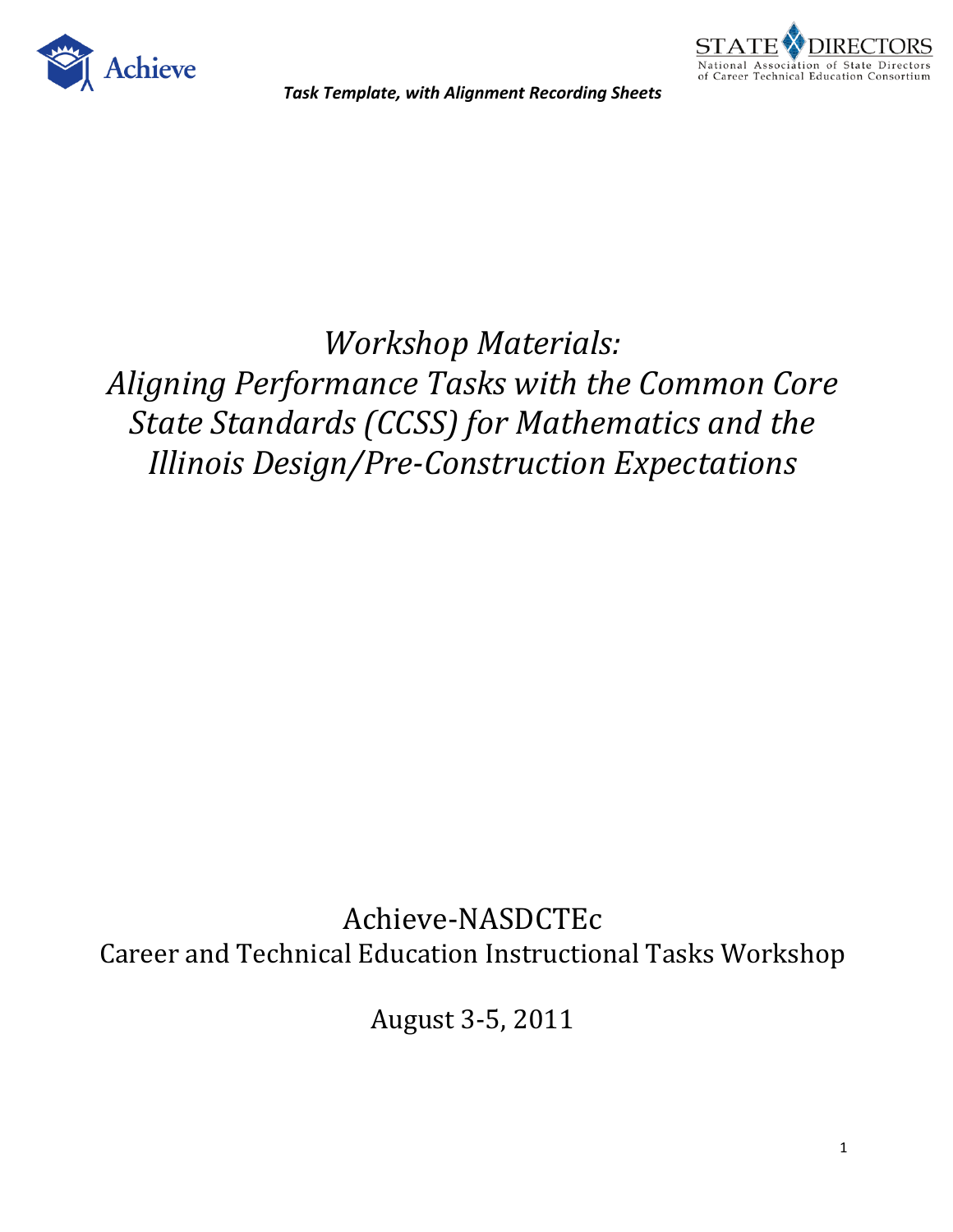



# **Table of Contents**

| Steps for Aligning Mathematics Tasks to the Common Core State Standards (CCSS) and to the National Career Clusters |  |
|--------------------------------------------------------------------------------------------------------------------|--|
|                                                                                                                    |  |
|                                                                                                                    |  |
| Step 2. Compare your work with the answer key/rubric and other instructional support materials and/or with the     |  |
|                                                                                                                    |  |
|                                                                                                                    |  |
|                                                                                                                    |  |
| Step 5. Compare task content and performances to the grade-level (grades 6-8) and high school CCSS4                |  |
| Step 6. Compare task content and performances to the cluster/pathway Knowledge and Skill statements4               |  |
|                                                                                                                    |  |
|                                                                                                                    |  |
|                                                                                                                    |  |
|                                                                                                                    |  |
|                                                                                                                    |  |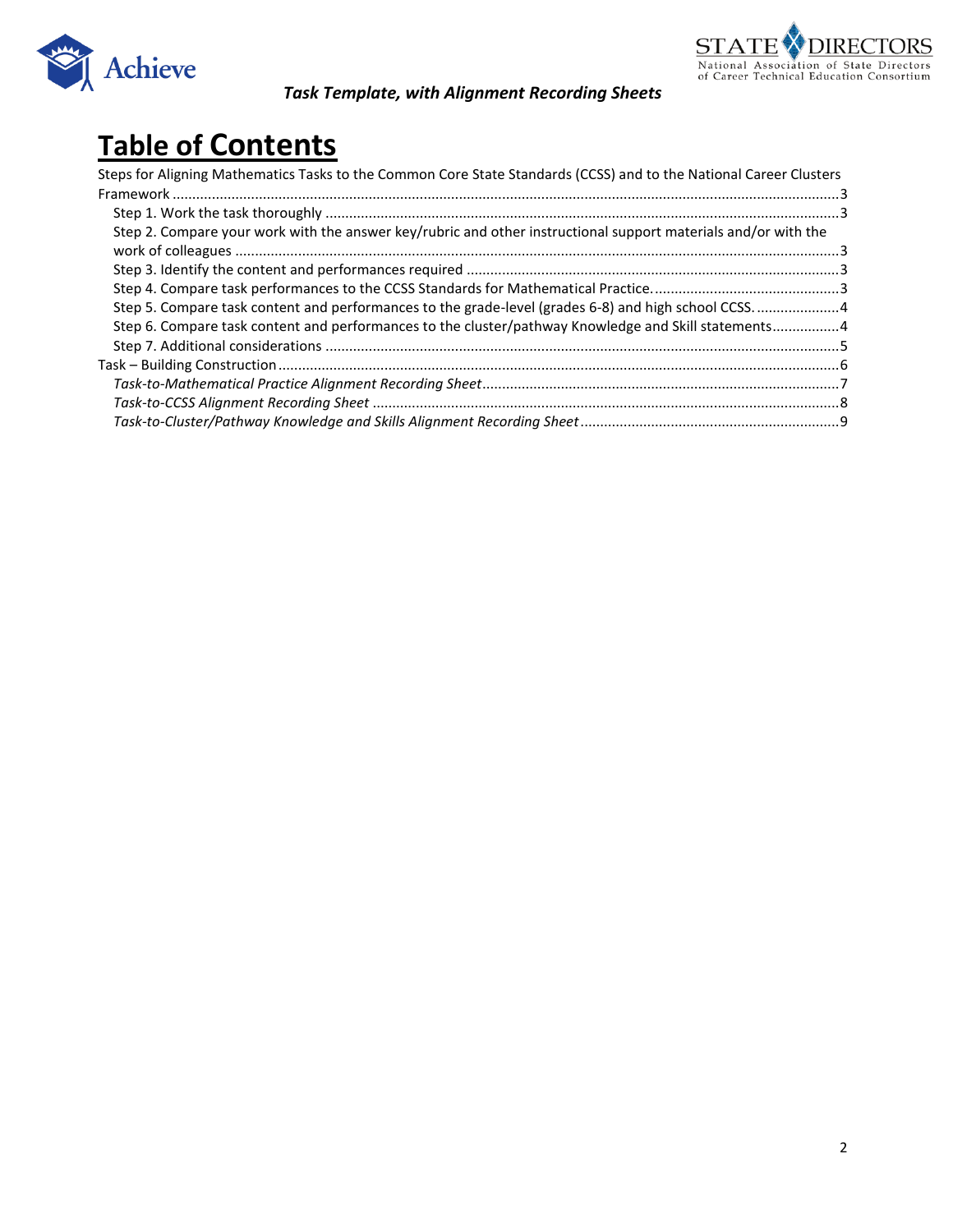



### <span id="page-2-0"></span>**Steps for Aligning Mathematics Tasks to the Common Core State Standards (CCSS) and to the National Career Clusters Framework**

*Before starting alignment work you must become familiar with the CCSS and the National Career Clusters Framework, and specifically the eight Common Core Standards for Mathematical Practice, the CCSS for grades 6- 8 and high school, and the relevant Career Cluster and Pathway (in this case, the Design/Pre-construction pathway in the Architecture & Construction cluster).* 

<span id="page-2-1"></span>**Step 1. Work the task thoroughly.** Think about how students would approach the task making notes on all possible strategies they might use.

<span id="page-2-2"></span>**Step 2. Compare your work with the answer key/rubric and other instructional support materials and/or with the work of colleagues.** Look again for alternate methods and strategies and for content or performances you may have missed in step 1.

<span id="page-2-3"></span>**Step 3. Identify the content and performances required.** Make sure all required content and performances are identified, including those that would be used with the alternative strategies you noted. Focus on what is actually required or stated in the task.)

<span id="page-2-4"></span>**Step 4. Compare task performances to the CCSS Standards for Mathematical Practice.** Match the processes required in the task to the Standards for Mathematical Practice that apply. Identify and list on the **purple** recording sheet (*Task-to-Mathematical-Practice Alignment Recording Sheet*) those Mathematical Practices reflected in the task.

Rate the degree of alignment using the 0-3 scale provided (Rubric 1), and make note of important points concerning alignment and strengths/weaknesses of the task. Where there are partial matches, underline the parts of the standards that are addressed in the task and highlight those parts that are not.

| Rating the Alignment of the Performances Required by a Task with the Performances Called for in a |           |                                                                                     |  |  |  |  |  |  |
|---------------------------------------------------------------------------------------------------|-----------|-------------------------------------------------------------------------------------|--|--|--|--|--|--|
| <b>Standard</b>                                                                                   |           |                                                                                     |  |  |  |  |  |  |
| 3                                                                                                 | Excellent | The performances of the task are clearly consistent with the performances of the    |  |  |  |  |  |  |
|                                                                                                   |           | identified standard.                                                                |  |  |  |  |  |  |
| 2                                                                                                 | Good      | This rating is used for a partial match. Performances addressed in the task are     |  |  |  |  |  |  |
|                                                                                                   |           | consistent with the most critical performances of the identified standard.          |  |  |  |  |  |  |
|                                                                                                   |           | However, supporting performances of the standard may not be addressed               |  |  |  |  |  |  |
|                                                                                                   |           | (possibly by design).                                                               |  |  |  |  |  |  |
|                                                                                                   | Weak      | This rating is used for a partial match when the most critical performances         |  |  |  |  |  |  |
|                                                                                                   |           | addressed in the identified standard are NOT addressed in the task. However,        |  |  |  |  |  |  |
|                                                                                                   |           | supporting performances of the standard are addressed.                              |  |  |  |  |  |  |
| 0                                                                                                 | No.       | None of the performances addressed in the task match the performances of the        |  |  |  |  |  |  |
|                                                                                                   | Alignment | identified standard. (Delete this standard from the list of standards identified as |  |  |  |  |  |  |
|                                                                                                   |           | aligned with the task).                                                             |  |  |  |  |  |  |

<span id="page-2-5"></span>**RUBRIC 1: RATING PERFORMANCE ALIGNMENT**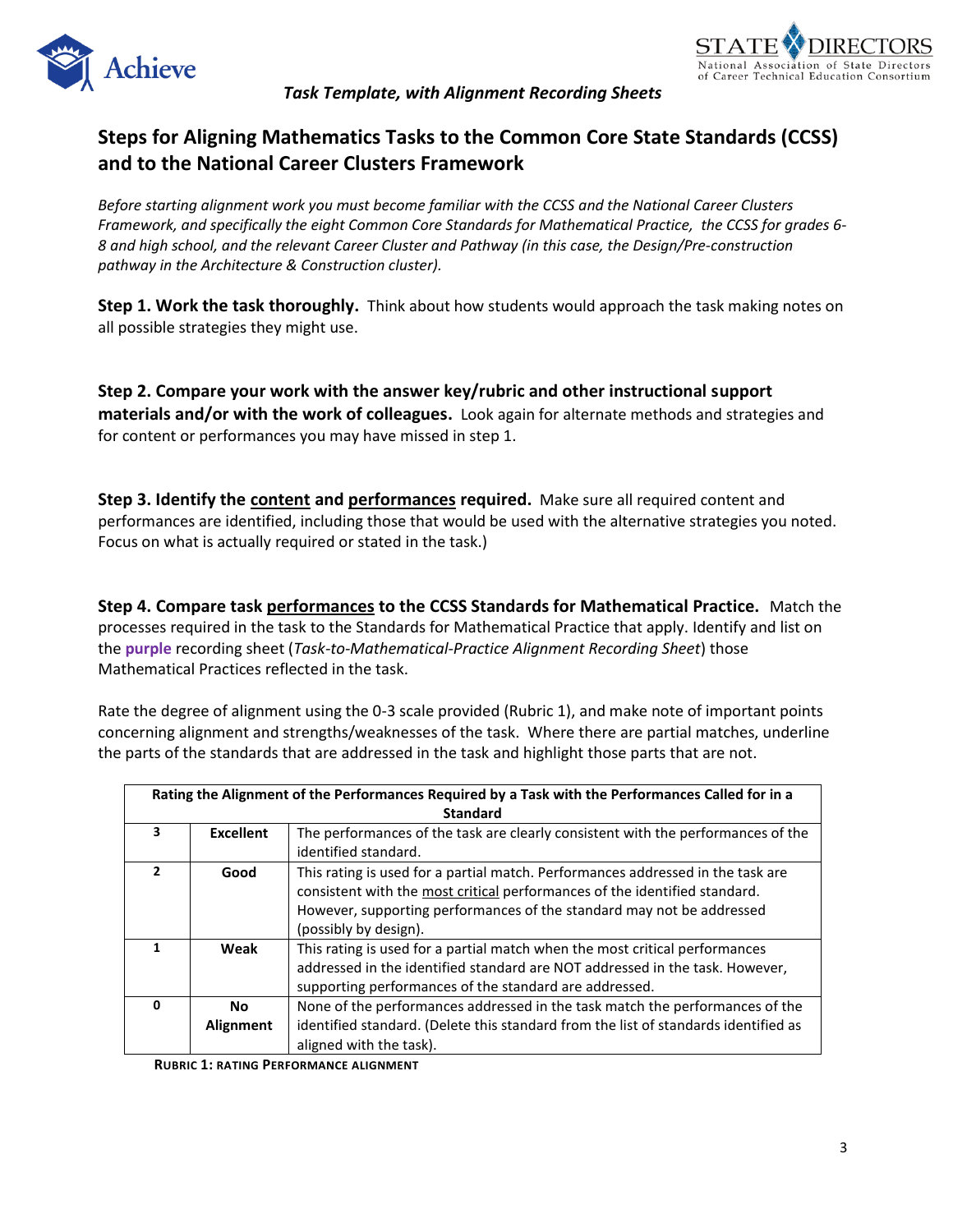



**Step 5. Compare task content and performances to the grade-level (grades 6-8) and high school** 

**CCSS.** Identify and list on the **blue** recording sheet (*Task-to-CCSS Alignment Recording Sheet*) those CCSS reflected in the task. Rate the degree of content alignment using the 0-3 scale provided (Rubric 2), and also rate the degree of performance alignment using Rubric 1, provided earlier.

Make note of important points concerning alignment and strengths/weaknesses of the task. Where there are partial matches, underline the parts of the standards that are addressed in the task and highlight those parts that are not.

|   | Rating the Alignment of the Content Required by a Task with the Content Called for in a Standard |                                                                                      |  |  |  |  |  |
|---|--------------------------------------------------------------------------------------------------|--------------------------------------------------------------------------------------|--|--|--|--|--|
| 3 | <b>Excellent</b>                                                                                 | The content of the task is clearly consistent with the content of the identified     |  |  |  |  |  |
|   |                                                                                                  | standard.                                                                            |  |  |  |  |  |
| 2 | Good                                                                                             | This rating is used for a partial match. Content addressed in the task is consistent |  |  |  |  |  |
|   |                                                                                                  | with the most critical content of the identified standard. However, supporting       |  |  |  |  |  |
|   |                                                                                                  | content of the standard may not be addressed (possibly by design).                   |  |  |  |  |  |
| 1 | Weak                                                                                             | This rating is used for a partial match when the most critical content addressed in  |  |  |  |  |  |
|   |                                                                                                  | the identified standard is NOT addressed in the task. However, supporting            |  |  |  |  |  |
|   |                                                                                                  | content of the standard is addressed.                                                |  |  |  |  |  |
| 0 | <b>No</b>                                                                                        | None of the content addressed in the task matches the content of the identified      |  |  |  |  |  |
|   | Alignment                                                                                        | standard. (Delete this standard from the list of standards identified as aligned     |  |  |  |  |  |
|   |                                                                                                  | with the task).                                                                      |  |  |  |  |  |

**RUBRIC 2: RATING CONTENT ALIGNMENT**

#### <span id="page-3-0"></span>**Step 6. Compare task content and performances to the cluster/pathway Knowledge and Skill**

**statements.** Identify and list on the **orange** recording sheet (*Task-to-Cluster/Pathway Knowledge and Skills Alignment Recording Sheet*) those Knowledge and Skill statements reflected in the task. Pay particular attention to the Cluster and Pathway Knowledge and Skill statements, since they provide the greatest level of specificity and detail. Rate the degree of content alignment using the 0-3 scale provided earlier (Rubric 2) and rate the degree of performance alignment using Rubric 1, also provided earlier.

Make note of important points concerning alignment and strengths/weaknesses of the task. Where there are partial matches, underline the parts of the standards that are addressed in the task and highlight those parts that are not.

<span id="page-3-1"></span>**Step 7. Additional considerations.** In addition to the alignment of the task with the various sets of standards, the following considerations might be part of your overall review. *(Use the last column of the Alignment Recording Sheets for such task-related comments.)*

- **Task Improvement:** Can the alignment be improved by adjusting content or performances required in the task, providing students with the opportunity to more fully demonstrate their knowledge and skills?
- **Teacher Support Materials:** Are teachers provided with introductory materials, scoring rubrics for student assessment, a solution key, guide to calculator use, or other supplemental materials/explanations if needed?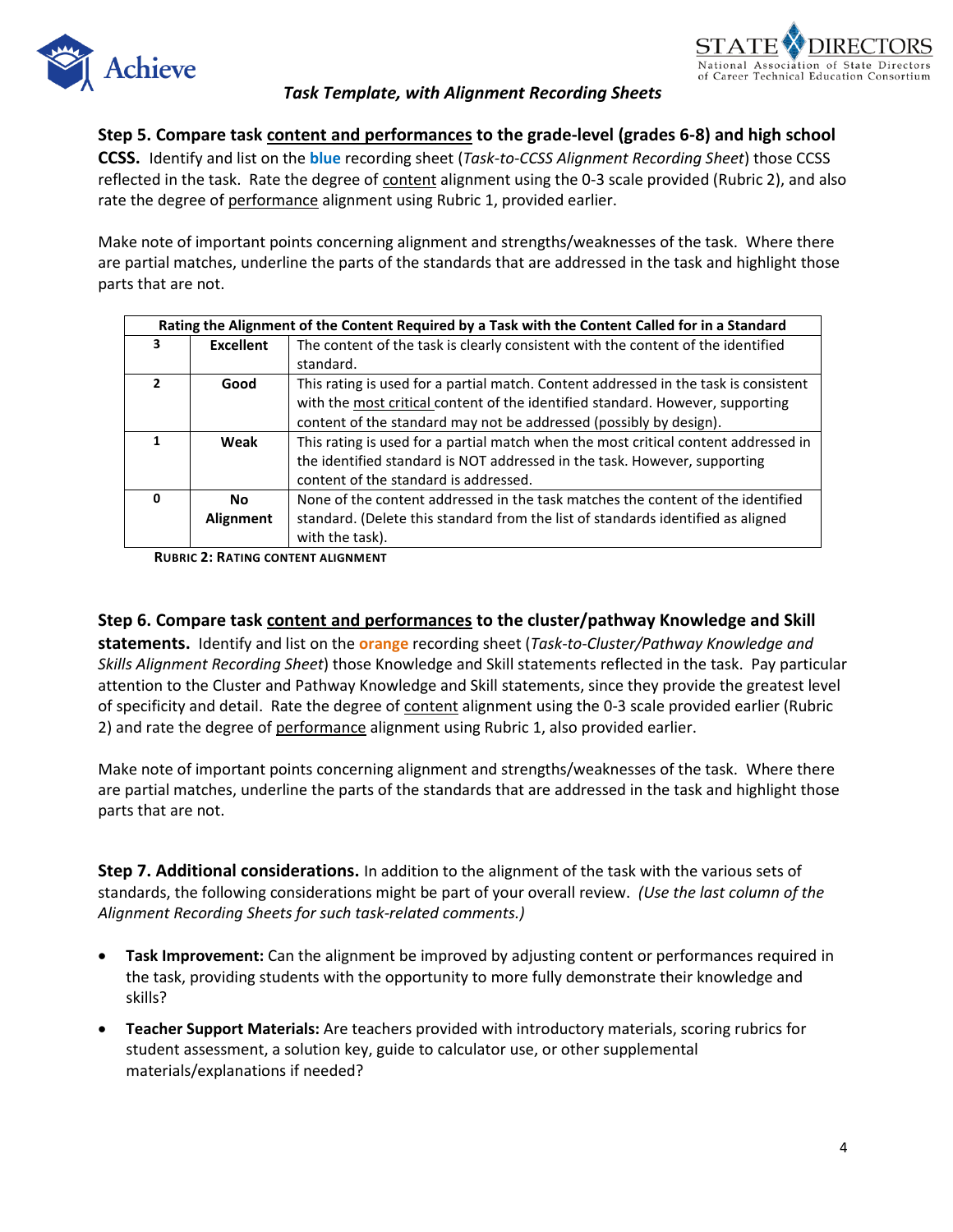



- **Student Support Materials:** Are students provided with introductory materials, guidelines, expectations or rubrics?
- **Age-Appropriateness Content and Performance Expectations:** Are the task materials and subject matter appropriate for the age and experience of the students for which they are intended?
- **Source of Challenge:** Are there aspects of the task, not related to the content/skills stated in the standards, which might cause difficulty for students? For example, a task might require an over-reliance on personal experience rather than instruction; vocabulary used in a task prompt might cause students to misinterpret the requirements; or the basic criteria for scoring the task might not be clearly articulated for the student.
- **Effective Instruction/Assessment:** Based on expert judgment, research findings, and experience, does the task describe effective instructional and assessment practices? Will it further students' knowledge and/or performance on related tasks? Is it connected to the curriculum or course of study?

#### **Concluding Notes**

- (1) This process assumes that the criteria are being used with existing tasks to determine alignment with the CCSS and the cluster/pathway Knowledge and Skill statements. Ideally, specific CCSS and cluster/pathway Knowledge and Skill statements would be identified as the targets for instruction or assessment before the development of the task begins.
- (2) It is important to recognize that the process of determining alignment relies on individual judgment using criteria. Ideally, a group of teachers would convene to use this process to calibrate their judgment—to compare and discuss ratings using the criteria to work toward greater consistency.
- (3) As a next step in this process, a group of teachers at the school or district level who are using these tasks would collect the resulting work from students. Teachers would score and discuss this work as a group and determine whether or not the task actually required students to produce evidence of the content and performance required in the targeted CCSS and cluster/pathway Knowledge and Skill statements. This provides a means for improving tasks while engaging teachers in a continuous cycle of professional development for advancing classroom instruction and assessment.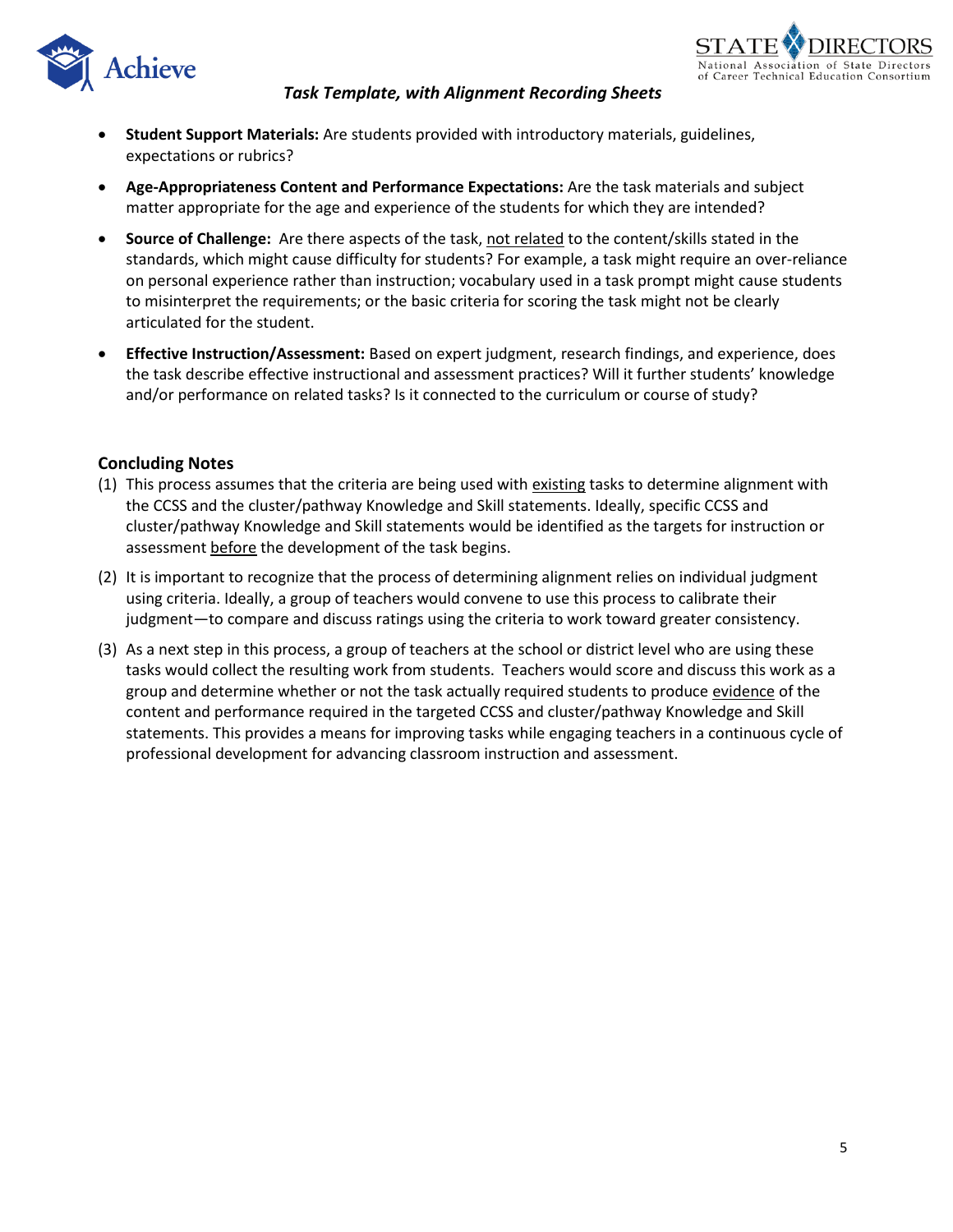



### <span id="page-5-0"></span>**Sample Task – Building Construction**

The Smiths are working with an architect and contractor to finalize their building plans with the dimensions in **Figure 4**.



#### Figure 4.

- 1. The building plan calls for a slate roof**.** The Smith's request an estimate for shingles. To give an estimate the contractor must calculate the area of the roof. What is the roof's area?
- 2. The architect suggests painting the siding to get the color preferred by the Smith's. She asks the contractor for an estimate of the cost to paint the house. The area to be painted includes the two triangular gable ends. (One of the gables is visible in Figure 4.) The paint covers about 350 square feet per gallon. How many gallons of paint should be included in the estimate if the building will get two coats?
- 3. If 10% of the building's four rectangular walls are windows that do not need painting, does the amount of paint needed by the painter decrease?

*Source: Adapted from ResourceMap, used with permission*.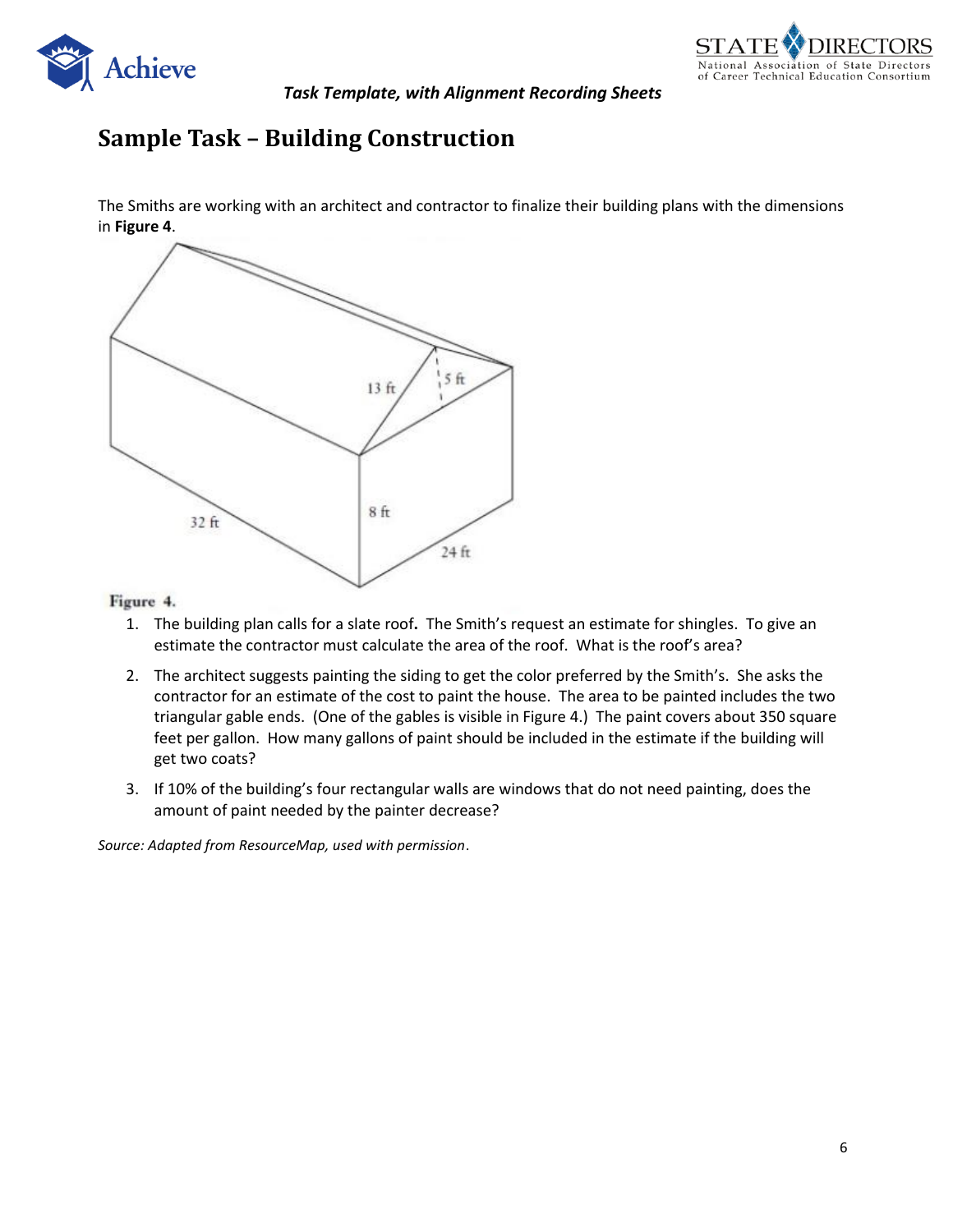# *Task-to-Mathematical Practice Alignment Recording Sheet*

<span id="page-6-0"></span>

| <b>Task Name</b> | <b>Aligned CCSS</b><br><b>Mathematical Practice Standards</b> | Content<br>Rating | Perfor-<br>${\sf mance}$<br>Rating | <b>Alignment Comments</b><br>(Standards selection, partial alignments, reasons for<br>rating, etc) | <b>Task Comments</b><br>(Strengths, weaknesses, possible<br>improvements, effectiveness, etc) |
|------------------|---------------------------------------------------------------|-------------------|------------------------------------|----------------------------------------------------------------------------------------------------|-----------------------------------------------------------------------------------------------|
|                  |                                                               | N/A               |                                    |                                                                                                    |                                                                                               |
|                  |                                                               | N/A               |                                    |                                                                                                    |                                                                                               |
|                  |                                                               | N/A               |                                    |                                                                                                    |                                                                                               |
|                  |                                                               | N/A               |                                    |                                                                                                    |                                                                                               |
|                  |                                                               | N/A               |                                    |                                                                                                    |                                                                                               |
|                  |                                                               | N/A               |                                    |                                                                                                    |                                                                                               |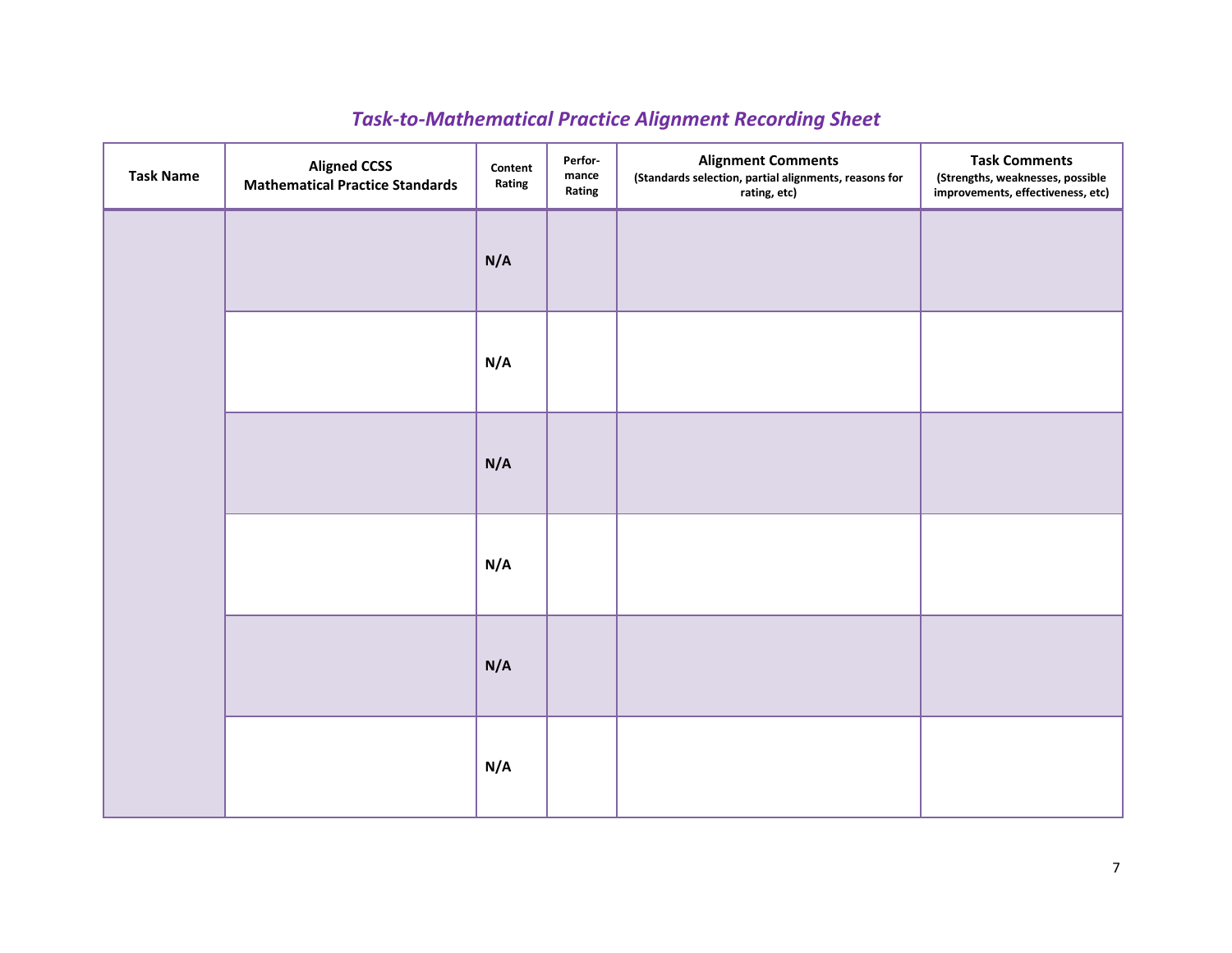<span id="page-7-0"></span>

| <b>Task Name</b> | <b>Aligned CCSS</b><br><b>Content Standards</b> | Content<br>Rating | Perfor-<br>${\sf mance}$<br>Rating | <b>Alignment Comments</b><br>(Standards selection, partial alignments,<br>reasons for rating, etc) | <b>Task Comments</b><br>(Strengths, weaknesses, possible<br>improvements, effectiveness, etc) |
|------------------|-------------------------------------------------|-------------------|------------------------------------|----------------------------------------------------------------------------------------------------|-----------------------------------------------------------------------------------------------|
|                  |                                                 |                   |                                    |                                                                                                    |                                                                                               |
|                  |                                                 |                   |                                    |                                                                                                    |                                                                                               |
|                  |                                                 |                   |                                    |                                                                                                    |                                                                                               |
|                  |                                                 |                   |                                    |                                                                                                    |                                                                                               |
|                  |                                                 |                   |                                    |                                                                                                    |                                                                                               |
|                  |                                                 |                   |                                    |                                                                                                    |                                                                                               |
|                  |                                                 |                   |                                    |                                                                                                    |                                                                                               |
|                  |                                                 |                   |                                    |                                                                                                    |                                                                                               |
|                  |                                                 |                   |                                    |                                                                                                    |                                                                                               |
|                  |                                                 |                   |                                    |                                                                                                    |                                                                                               |
|                  |                                                 |                   |                                    |                                                                                                    |                                                                                               |
|                  |                                                 |                   |                                    |                                                                                                    |                                                                                               |

# *Task-to-CCSS Alignment Recording Sheet*